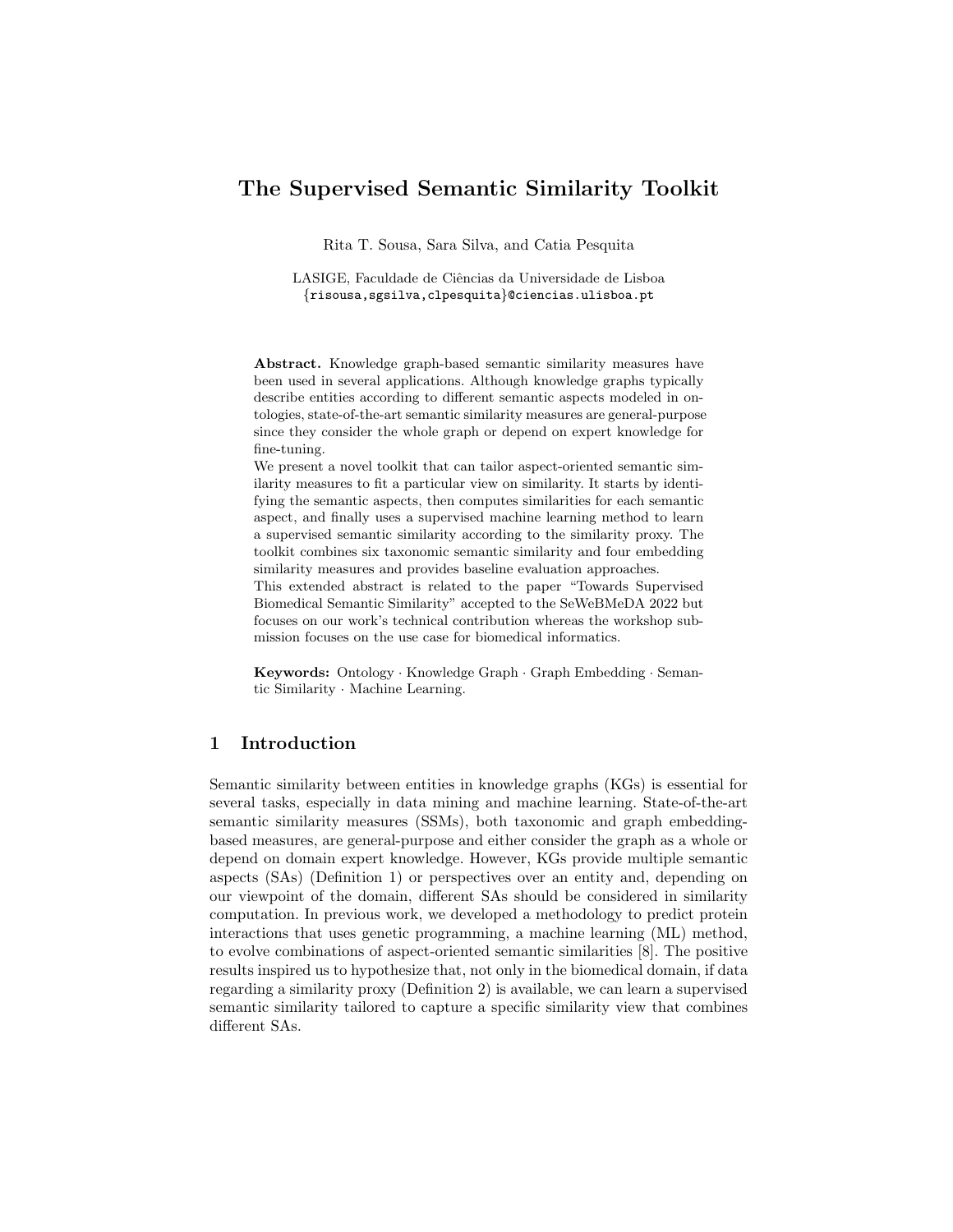2 Sousa et al.

Definition 1. A semantic aspect represents a perspective of the representation of KG entities. It can correspond to portions of the graph (e.g., describing a protein only through the biological process subgraph of the Gene Ontology) or a given set of property types (e.g., describing a person only through properties having geographical locations as a range).

Definition 2. A similarity proxy is an estimation of the similarity between two entities that relies on objective representations of entities and calculate similarity using mathematical expressions or other algorithms.

We have developed a toolkit<sup>1</sup> that learns a supervised semantic similarity between entities represented in KGs tailored towards a specific similarity proxy. This tailoring is achieved by using supervised ML methods where the input values are the similarities for different SAs, and the expected outputs are the proxy similarity values. Currently, our toolkit supports 10 SSMs (4 based on KG embeddings and 6 based on taxonomic similarity) coupled with 8 ML methods (classical ML approaches and neural network-based approaches). Since our toolkit is especially suited to KGs with several SAs, such as biomedical KGs, we applied it in a collection of benchmark datasets for KG-based similarity in the biomedical domain [2]. It is, however, domain-independent and readily applicable to other applications, such as recommender systems where the similarity computation between users is essential.

# 2 The toolkit

Our toolkit, shown in Figure 1, needs a KG and a list of instance pairs with proxy similarity values and is able to: (1) identify the SAs that describe the KG entities (2) compute KG-based similarities according to different SAs and using different SSMs; (3) train supervised ML algorithms to learn a supervised semantic similarity according to the similarity proxy for which we want to tailor the similarity; (4) evaluate the supervised semantic similarity against a set of baselines. This framework is independent of the SAs, the specific implementation of KG-based similarity and the ML algorithm employed in supervised learning.

Semantic aspects selection In this work, we consider KGs where real-word entities are annotated with classes from ontologies. Ontologies structure their classes and the relationships between them as a directed acyclic graph. A semantic annotation is about assigning real-world entities to ontology classes describing them. Therefore, our toolkit takes as input an ontology file and an instance annotation file to generate the KG, where the nodes represent ontology classes and real-world entities, and edges are employed in representing ontology classes' relations and semantic annotations.

As default, our toolkit uses subgraphs rooted in the classes at a distance of one from the KG root class or the subgraphs when the KGs have multiple roots

<sup>1</sup> https://github.com/liseda-lab/Supervised-SS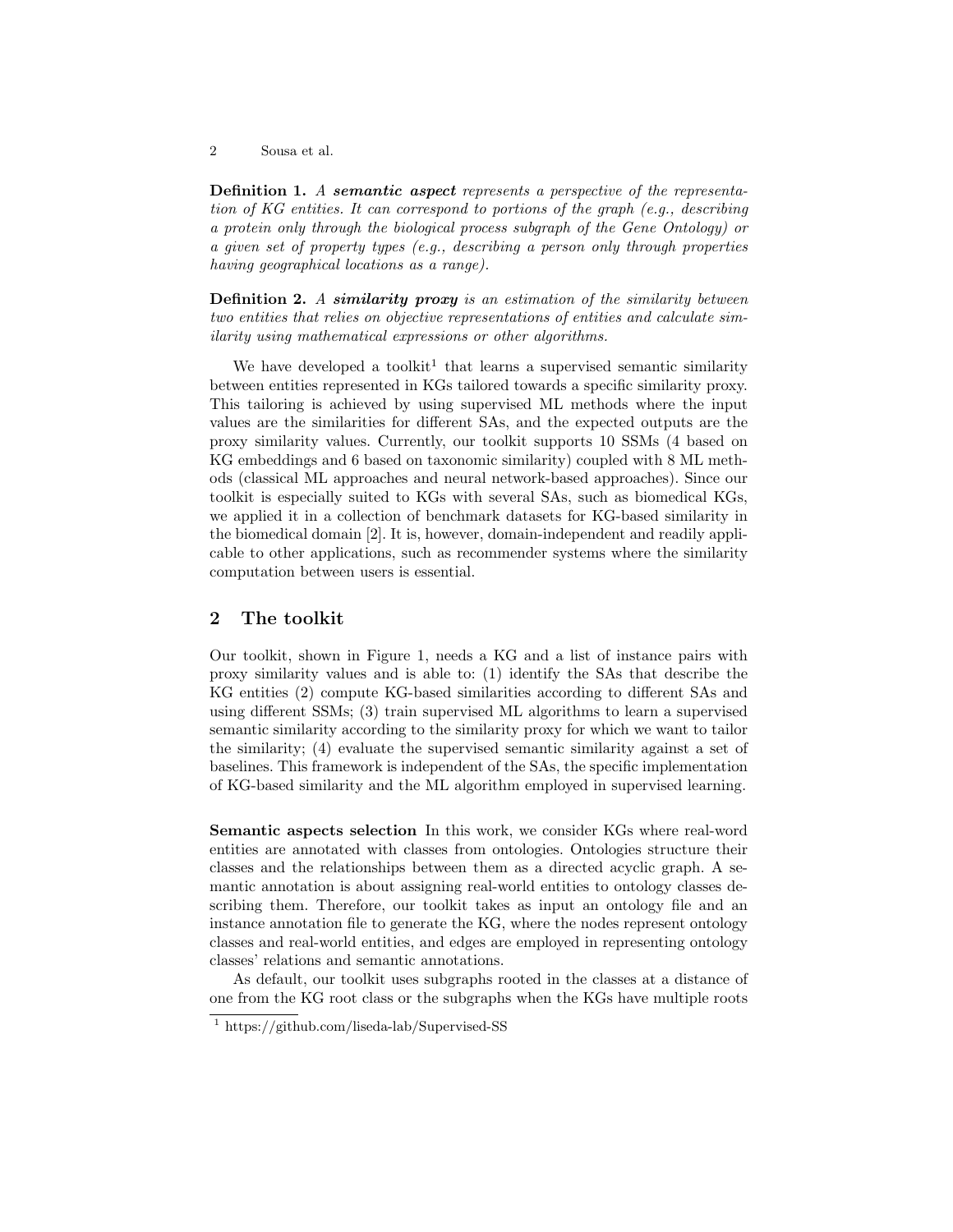

Fig. 1. Overview of the proposed framework. Considering a KG with its three SAs, each instance of the dataset representing a pair between an entity E1 and an entity E2 is characterized by three SS values corresponding to the semantic similarity between them for the three SAs, and a proxy similarity value. The models returned in the second step are then the combinations of the similarity scores of the three SAs.

as SAs. However, SAs can also be manually defined by selecting the root classes that anchor the aspects.

Similarity computation for each semantic aspect For the computation of KG-based similarities for each SA, our toolkit employs 10 KG-based SSMs.

Taxonomic semantic similarity The taxonomic semantic similarity can be calculated using six state-of-the-art measures, from combining two information content (IC) approaches  $(IC<sub>Seco</sub>, IC<sub>Resnik</sub>)$  with one of three set similarity measures (ResnikBMA, ResnikMax, SimGIC). IC is a measure of how specific and informative a concept is, giving SSMs the ability to weigh the similarity of two concepts according to their specificity.  $IC_{Resnik}$  [5] is an extrinsic IC based on the number of occurrences of a concept in a corpus of texts.  $IC_{SecO}$  [7] is a structure-based approach based on structural information extracted from the ontology, namely the number of direct and indirect descendants.

Two types of approaches can be employed to calculate semantic similarity for two entities, each annotated with a set of concepts: pairwise approaches, where pairwise comparisons between all concepts annotating each entity are considered, or groupwise approaches. Resnik [5] is a pairwise class-based measure in which the similarity between two classes corresponds to the IC of their most informative common ancestor. Pairwise scores are then summarised using an aggregation strategy. For ResnikBMA, only the best-matching pair for each term is considered. For ResnikMax, the maximum of the pairwise similarities is used instead. SimGIC [4] is a groupwise approach based on a Jaccard index in which each term is weighted by its IC.

Graph embedding similarity Four different representative graph embedding approaches can be employed to generate graph embeddings. TransE  $[1]$  is a trans-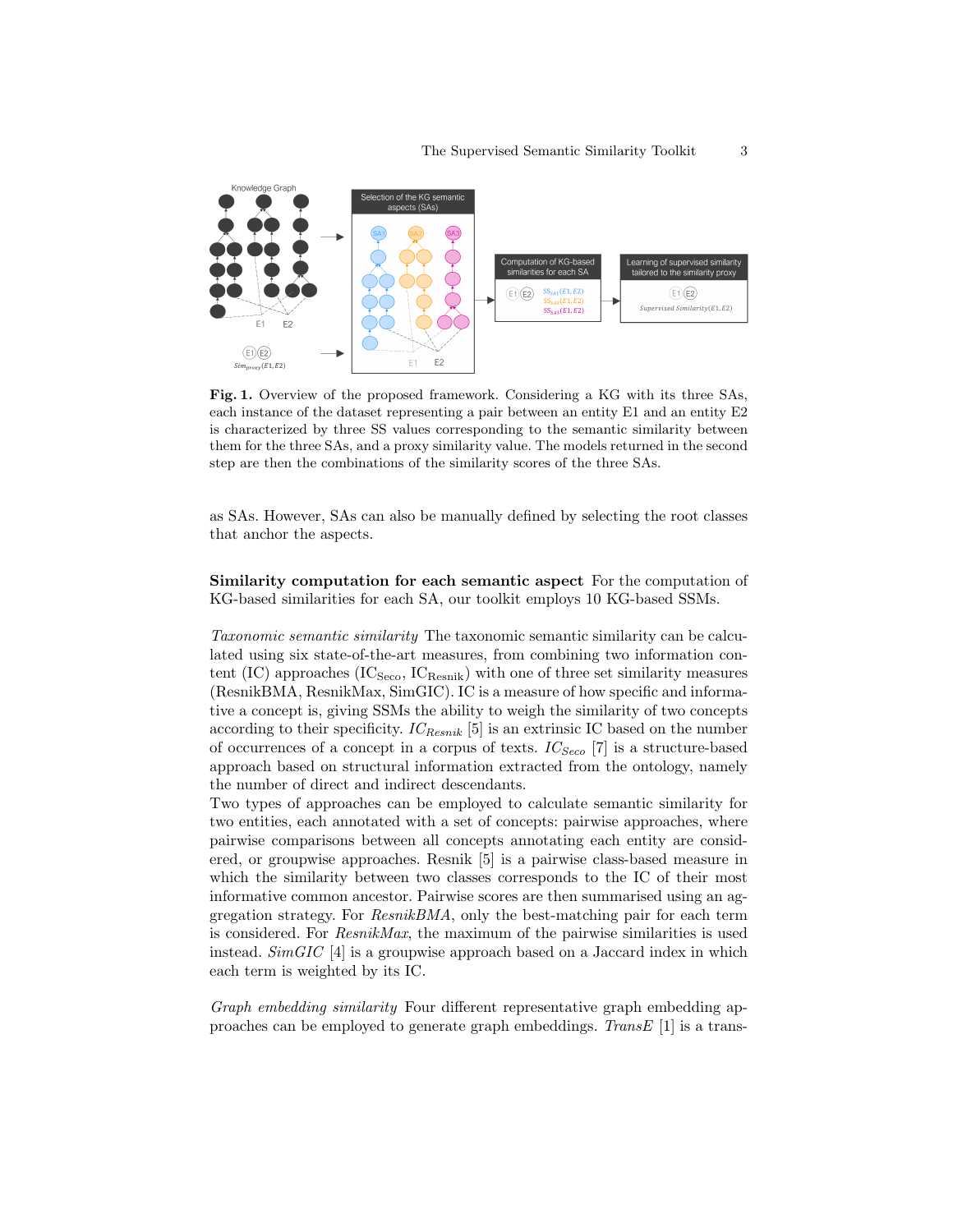#### 4 Sousa et al.

lational distance approach, where each fact represents the distance between the two entities after a translation carried out by the relations. distMult [9] is a semantic matching approach that exploits similarity-based scoring functions by matching latent semantics of entities and relations embodied in their vector space representations. RDF2Vec [6] is a path-based approach that performs random walks over the RDF graph to train a neural language model.  $OWL2Vec^*$  [3] is also a path-based approach but focuses on OWL ontologies instead of typical KGs to preserve the semantics of the graph structure, the lexical information and the logical constructors.

After generating the entities' embeddings for each SA, the cosine similarity between the vectors representing each entity in the pair corresponds to the graph embeddings similarity.

Supervised similarity learning tailored to similarity proxy To train a supervised semantic similarity according to the similarity proxy for which we want to tailor the similarity, eight representative ML algorithms for regression can be employed. Linear Regression and Bayesian Ridge assume there is a linear relationship between the independent and dependent variables. K-Nearest Neighbor explores the feature space and reaches a prediction for each sample based on the expected outputs of its neighbors. Genetic Programming is an evolutionary algorithm that tries to optimize a combination of variable and operators. Decision Tree predicts the value of a target variable by learning simple decision rules inferred from the data features. Multi-layer Perception is a class of feedforward artificial neural networks that learn non-linear functions through backpropagation of errors. Random Forest and Extreme Gradient Boosting (also known as XGBoost) are ensemble methods that combine the decisions from multiple decision trees to improve the overall performance.

These algorithms receive as input the semantic similarity values for the different SAs and the proxy similarity values as expected outputs. The output is an aggregated similarity score.

Supervised similarity evaluation The focus of the evaluation is to assess the ability of ML methods to learn combinations of SAs that improve the calculation of similarity. For each combination of an SSM with an ML algorithm, the Pearson's correlation coefficient is computed between the similarity proxies (expected values) and the obtained supervised similarity (predicted values). As baselines, our toolkit also computes the Pearson's correlation coefficient with the whole KG similarity, the single SA similarities and two well-known strategies for combining the single aspect scores (average and maximum).

### 3 Use case for the biomedical domain

Our toolkit was successfully applied in a set of protein and gene benchmark datasets [2], and two KGs including data from two biomedical ontologies, Gene